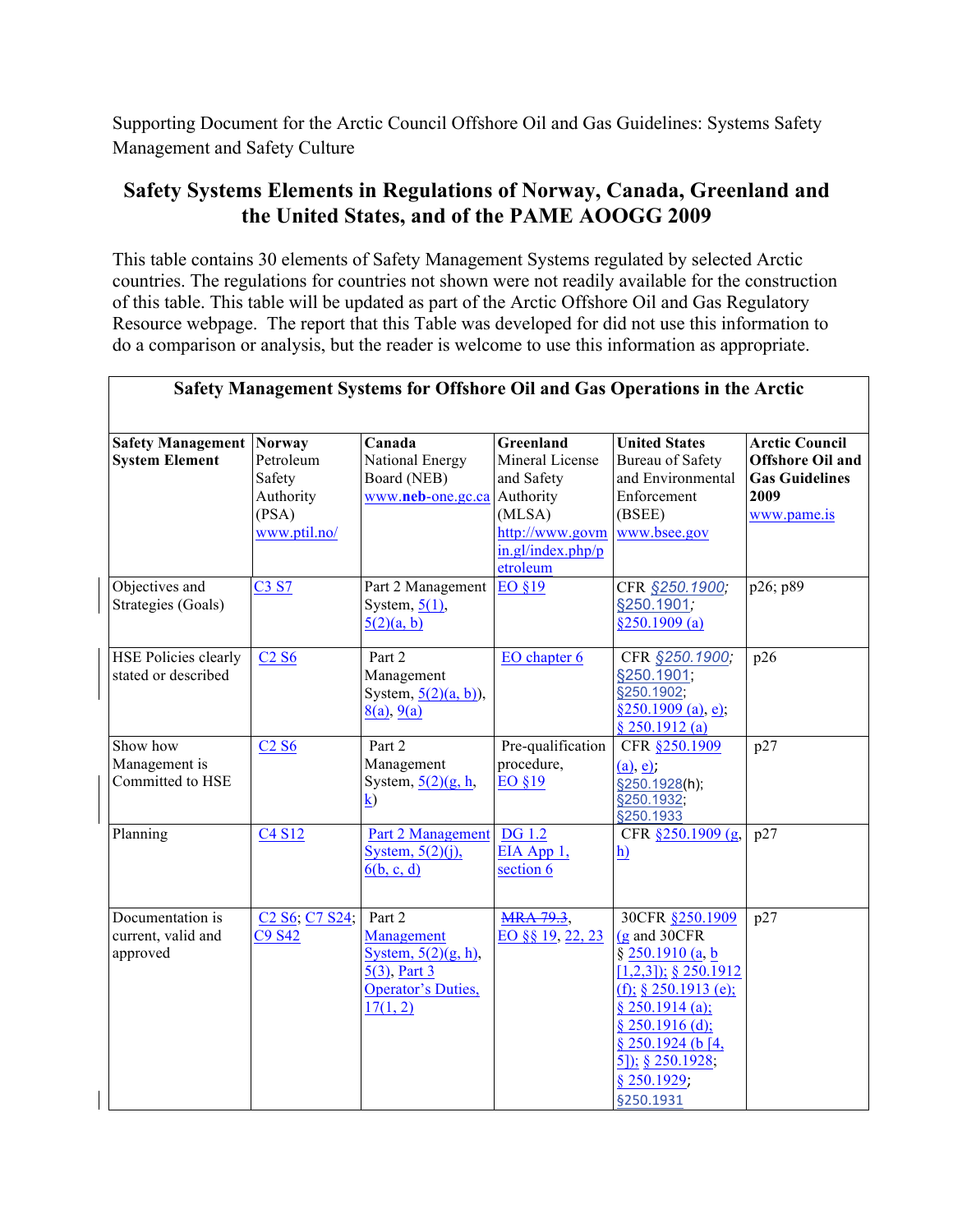| Process for Periodic   |                                                                 | Part 2                      | MRA 79.2,                            | CFR §250.1909 (d,            | p28        |
|------------------------|-----------------------------------------------------------------|-----------------------------|--------------------------------------|------------------------------|------------|
| Review and Audit       |                                                                 | Management                  | <b>MRA 79.3</b>                      | i); § 250.1913 (c);          |            |
|                        |                                                                 | System, $5(2)(i)$           | EO §15.3, §16.3,                     | § 250.1914 (e [1]);          |            |
|                        |                                                                 |                             | \$17, \$19, \$20,                    | § 250.1916 (c, h);           |            |
|                        |                                                                 |                             | \$21                                 | $§$ 250.1920;                |            |
|                        |                                                                 |                             |                                      | §250.1921;                   |            |
|                        |                                                                 |                             |                                      | §250.1922;                   |            |
|                        |                                                                 |                             |                                      | §250.1924;                   |            |
|                        |                                                                 |                             |                                      | §250.1925;                   |            |
|                        |                                                                 |                             |                                      | $§$ 250.1929                 |            |
| Continued              | C <sub>2</sub> S <sub>6</sub> ; C <sub>6</sub> S <sub>23</sub>  | Part 2                      | EO, §19, 1),                         | CFR §250.1909 (a,            | p6         |
| improvement            |                                                                 | Management                  | §28.2                                | <u>d, j); §250.1911 (3);</u> |            |
|                        |                                                                 | System, $5(2)(b, i)$        |                                      | $§$ 250.1914 (e[1]).         |            |
|                        |                                                                 |                             |                                      |                              |            |
| Measurement            | C3 S10                                                          | Part 2                      | EO §19, DG 1.2                       | §250.1932                    |            |
|                        |                                                                 |                             |                                      | CFR §250.1909                |            |
| parameters and         |                                                                 | Management                  |                                      | (a); $§ 250.1929$            |            |
| indicators (of the     |                                                                 | System, $5(2)(f, i)$ ,      |                                      |                              |            |
| management system)     |                                                                 | 8(a, h), 9(a, h)            |                                      |                              |            |
| Mechanical Integrity   |                                                                 | Part 2                      | EO §§30-33,                          | \$250.1916                   |            |
|                        |                                                                 | Management                  | DG chapter 5                         |                              |            |
|                        |                                                                 | System, $5(2)(e)$ ,         |                                      |                              |            |
|                        |                                                                 | $8(e)$ , $9(e)$ , Part 4,   |                                      |                              |            |
|                        |                                                                 | <b>Equipment</b> and        |                                      |                              |            |
|                        |                                                                 | Operations, Part 7,         |                                      |                              |            |
|                        |                                                                 | Measurements, 62            |                                      |                              |            |
| Operating              | C <sub>4</sub> S <sub>13</sub>                                  | Part 2                      | EO 19.6) DG                          | CFR §250.1909                | $p31 - 39$ |
| Procedures/Work        |                                                                 | Management                  | $1.2$ , DG chapter 5                 | (g); $§ 250.1912$ (a,        |            |
| Processes              |                                                                 | System, $6(b, c, d)$ ,      |                                      | $2)$ , § 250.1913,           |            |
|                        |                                                                 | 8, 9                        |                                      | $§$ 250.1914 (f, g);         |            |
|                        |                                                                 |                             |                                      | § 250.1915 (a, b, c);        |            |
|                        |                                                                 |                             |                                      | §250.1930;                   |            |
|                        |                                                                 |                             |                                      | §250.1931;                   |            |
| Internal               | C <sub>2</sub> S <sub>6</sub> ; C <sub>3</sub> S <sub>8</sub> ; | Part 2, $5(2)(f)$           | <b>MRA 79.3.</b>                     | CFR §250.1909 (a,            | P27        |
| Communications and     |                                                                 |                             | EO chapter $2\overline{3}$           | e); § 250.1913 (a, b,        |            |
| Analysis               |                                                                 |                             | $(9[3,4,5,6])$ , 19.6)               | e); $§ 250.1915$ (c);        |            |
|                        |                                                                 |                             |                                      |                              |            |
|                        |                                                                 | Part 2,                     |                                      |                              |            |
| <b>Risk Management</b> | C <sub>2</sub> S <sub>4</sub> ; C <sub>2</sub> S <sub>5</sub>   |                             | MRA 53.4-6,                          | §250.1901 (a, b);            | p27; p89   |
|                        |                                                                 | Management                  | 79.1; 79.3                           | §250.1911;                   |            |
|                        |                                                                 | System, $5(2)(c)$           | EO chapter 6                         | §250.1913                    |            |
| Risk Analysis          | C5 S16: C5                                                      | Part <sub>2</sub> ,         | MRA 53.4-6,                          | CFR §250.1909                | p27; p89   |
|                        | <b>S17</b>                                                      | Management                  | 79.1; 79.3                           | $(h)$ , §250.1911;           |            |
|                        |                                                                 | System, $5(2)(c)$ ;         | EO chapter 6                         |                              |            |
|                        |                                                                 |                             |                                      | § $250.1913$ (d)             |            |
| Hazards Analysis       |                                                                 | 8(b, c), 9(b, c)<br>Part 2, | MRA 79.1; 79.3                       | §250.1911;                   |            |
|                        |                                                                 | Management                  |                                      | $§ 250.1913$ (d)             |            |
|                        |                                                                 |                             | EO chapter 6, 8<br>$(28, 29, 30-33)$ |                              |            |
|                        |                                                                 | System, $5(2)(c)$ ;         |                                      |                              |            |
|                        |                                                                 | 8(b, c), 9(b, c)            | <b>DG</b> 1.2                        |                              |            |
| Risk Acceptance        | C3 S9                                                           | Part 2,                     | (MRA §79, EO                         | CFR §250.1909 (g,            |            |
| Criteria               |                                                                 | Management                  | $§19.7-8)$ chapter                   | h)                           |            |
|                        |                                                                 | System, $8(c)$ , $9(c)$     | $8(28, 29, 30-33)$                   |                              |            |
| Safety/Working         | <b>C5 S18</b>                                                   | Part 2,                     | EO §§ 10-13,                         | CFR §250.1911(b)             | p38        |
| Environment            |                                                                 | Management                  | 38-40                                | §250.1914                    |            |
| Analysis               |                                                                 | System, $8(b)$ , $9(b)$     | <b>DG</b> 1.2                        | §250.1930;                   |            |
|                        |                                                                 |                             |                                      | §250.1931;                   |            |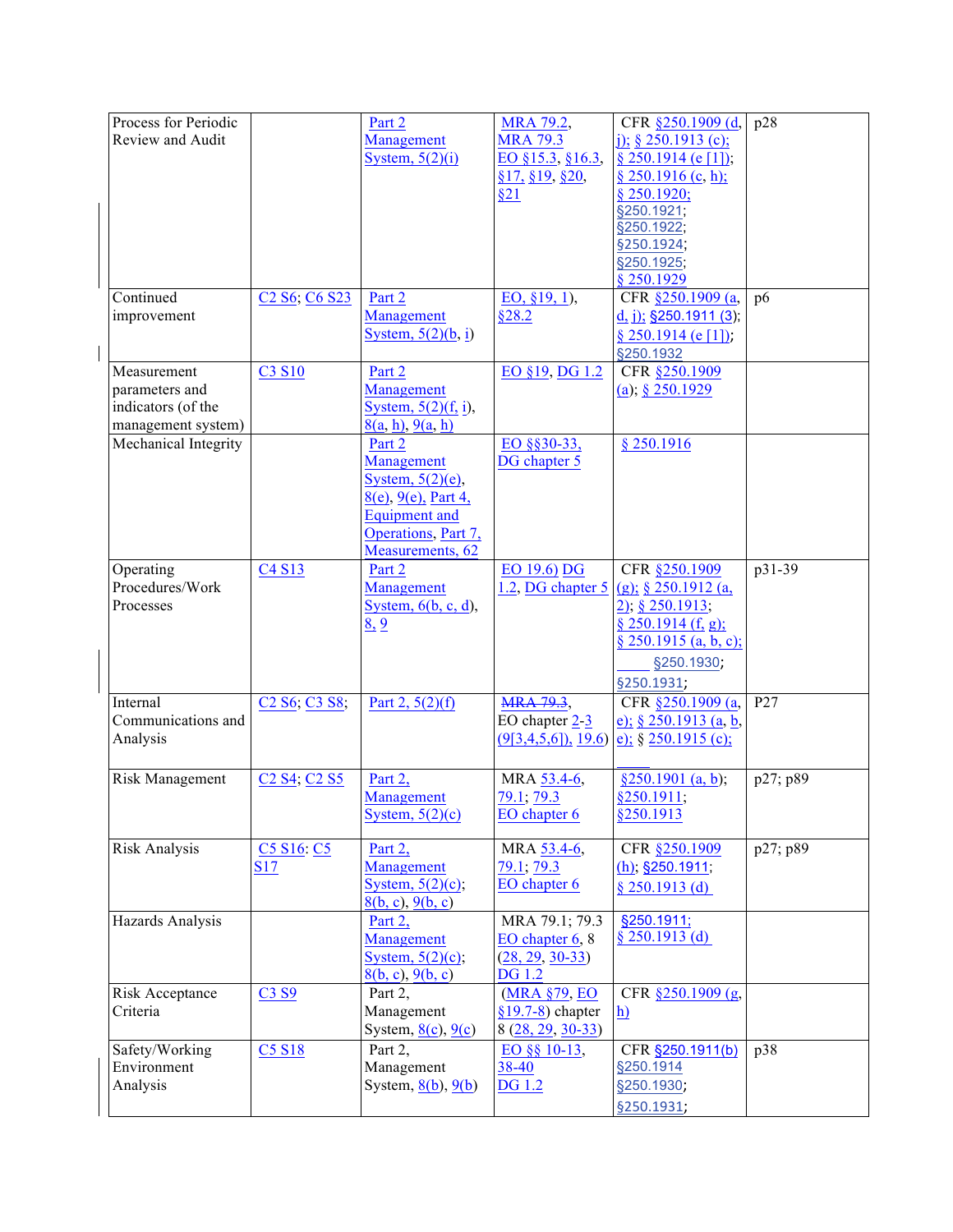| Management<br>criteria<br>(a);<br>System, $8(c)$ , $9(c)$<br>C7 S25; C7<br>Part 2, Application<br>30CFR § 250.1917<br>Consent/Approval<br>MRA §§ 73-75,<br>for Authorization,,6<br>(API RP75 pre-<br><b>S26</b><br>86,<br>startup review?)<br>EO chapter 7,<br>DG <sub>1</sub><br>EO 19.4) §35<br>Training<br>§250.1901(b);<br>p40<br>Part 2,<br>$§$ 250.1912 (e);<br>Management<br>§250.1914;<br>System, $5(2)(d)$ ,<br>$§$ 250.1915;<br>Part 3, Operator's<br>$§$ 250.1916 (b).<br>Duties, 19(1), Part<br>10, Training and<br>§ 250.1918(c);<br>§250.1928(f);<br>Competency, 72<br>§250.1930(e)<br>Manning and<br>C4 S14<br>Part 2,<br>EO 19.4),<br>CFR §250.1909 (f,<br>Competence<br>Management<br>$§22.3)$ §35,<br>i), § 250.1911 (a 2);<br><b>DG</b> 1.2<br>System, $5(2)(d)$ ,<br>$§$ 250.1912 (e);<br>Part 3, Operator's<br>§ 250.1914 (b, c)<br>Duties, 19(1), Part<br>[2], d); § 250.1915<br>10, Training and<br>$(a, b)$ ;<br>Competency, 72<br>$§$ 250.1916(b);<br>§250.1921;<br>§250.1922<br>Accountability for<br>Part 2,<br>EO chapters $2, 3$ ,<br>$§$ 250.1914;<br>Contractors and all<br>Management<br>and 4<br>$§$ 250.1915 (d);<br>parties<br>System, $5(2)(i)$<br>$§$ 250.1924;<br>§ 250.1925;<br>Fit for place and<br><b>MRA §§53</b> ,<br>Part 2,<br>$\frac{$250.1901(a)}{6}$<br>Management<br>EO chapter 6,<br>purpose<br>§ 250.1911;<br>System, $5(4)$ ;<br>DG <sub>1</sub><br>§ 250.1916<br>COGO Act, 5.11(1,<br>$2, 3$ , $5.12(1, 2, 3,$<br>$\overline{4}$<br>Collection,<br>C6 S19; C9<br>Part 2,<br>DG 2.1, 3, 11, 12<br>30CFR § 250.1910<br>processing and use of $S42$<br>Management<br>EIA <sub>2</sub> , Appendix<br>$(a, b [1, 2, 3])$ ;<br>§250.1911 (a2);<br>data<br>1, 6<br>System, $5(2)(f)$ ,<br>§ 250.1914 (e [2]);<br>$\underline{6(i)}$ , $\underline{8(g)}$ , $\underline{11(b)}$ ,<br>Part 5, Evaluation<br>\$250.1928<br>of Wells, Pools and<br>Fields, 49 to 55,<br>Part 5 Submission<br>of Samples and<br>Data, 53 to 55<br>Reporting, review<br>C6 S20; C8<br>CFR §250.1909<br>Part 2,<br>MRA $§65, 79.1;$<br>and investigation of<br>Management<br>79.3<br>S29; C8 S30;<br>(d) and $§$ 250.1911<br>hazards and<br>System $5(2)(f)$ , Part<br>C8 S31; C8<br>EO §§ 37, 19.8-<br>$(1 \text{ [iv]}, 2);$<br>accidents<br>11, Incidents and<br>$12)$ chapter 6, 8<br>S32; C8 S33;<br>$§$ 250.1913 (d, e);<br>C <sub>9</sub> S <sub>36</sub><br>Near-misses, 75<br>$(28, 29, 30-33)$<br>§ 250.1919;<br><b>DG</b> 1.2<br>§ 250.1928<br>Handling of<br>30CFR § 250.1918<br>Part 2, Application<br><b>MRA §64</b><br>situations/Emergency<br>for Authorization,<br>EO chapter 9,<br>Response and<br>$6(j)$ , Part 11,<br>§45.2, | Decision basis and | C3 S11 | Part 2,       |               | 30CFR § 250.1910 | p89 |
|-------------------------------------------------------------------------------------------------------------------------------------------------------------------------------------------------------------------------------------------------------------------------------------------------------------------------------------------------------------------------------------------------------------------------------------------------------------------------------------------------------------------------------------------------------------------------------------------------------------------------------------------------------------------------------------------------------------------------------------------------------------------------------------------------------------------------------------------------------------------------------------------------------------------------------------------------------------------------------------------------------------------------------------------------------------------------------------------------------------------------------------------------------------------------------------------------------------------------------------------------------------------------------------------------------------------------------------------------------------------------------------------------------------------------------------------------------------------------------------------------------------------------------------------------------------------------------------------------------------------------------------------------------------------------------------------------------------------------------------------------------------------------------------------------------------------------------------------------------------------------------------------------------------------------------------------------------------------------------------------------------------------------------------------------------------------------------------------------------------------------------------------------------------------------------------------------------------------------------------------------------------------------------------------------------------------------------------------------------------------------------------------------------------------------------------------------------------------------------------------------------------------------------------------------------------------------------------------------------------------------------------------------------------------------|--------------------|--------|---------------|---------------|------------------|-----|
|                                                                                                                                                                                                                                                                                                                                                                                                                                                                                                                                                                                                                                                                                                                                                                                                                                                                                                                                                                                                                                                                                                                                                                                                                                                                                                                                                                                                                                                                                                                                                                                                                                                                                                                                                                                                                                                                                                                                                                                                                                                                                                                                                                                                                                                                                                                                                                                                                                                                                                                                                                                                                                                                         |                    |        |               |               |                  |     |
|                                                                                                                                                                                                                                                                                                                                                                                                                                                                                                                                                                                                                                                                                                                                                                                                                                                                                                                                                                                                                                                                                                                                                                                                                                                                                                                                                                                                                                                                                                                                                                                                                                                                                                                                                                                                                                                                                                                                                                                                                                                                                                                                                                                                                                                                                                                                                                                                                                                                                                                                                                                                                                                                         |                    |        |               |               |                  |     |
|                                                                                                                                                                                                                                                                                                                                                                                                                                                                                                                                                                                                                                                                                                                                                                                                                                                                                                                                                                                                                                                                                                                                                                                                                                                                                                                                                                                                                                                                                                                                                                                                                                                                                                                                                                                                                                                                                                                                                                                                                                                                                                                                                                                                                                                                                                                                                                                                                                                                                                                                                                                                                                                                         |                    |        |               |               |                  |     |
|                                                                                                                                                                                                                                                                                                                                                                                                                                                                                                                                                                                                                                                                                                                                                                                                                                                                                                                                                                                                                                                                                                                                                                                                                                                                                                                                                                                                                                                                                                                                                                                                                                                                                                                                                                                                                                                                                                                                                                                                                                                                                                                                                                                                                                                                                                                                                                                                                                                                                                                                                                                                                                                                         |                    |        |               |               |                  |     |
|                                                                                                                                                                                                                                                                                                                                                                                                                                                                                                                                                                                                                                                                                                                                                                                                                                                                                                                                                                                                                                                                                                                                                                                                                                                                                                                                                                                                                                                                                                                                                                                                                                                                                                                                                                                                                                                                                                                                                                                                                                                                                                                                                                                                                                                                                                                                                                                                                                                                                                                                                                                                                                                                         |                    |        |               |               |                  |     |
|                                                                                                                                                                                                                                                                                                                                                                                                                                                                                                                                                                                                                                                                                                                                                                                                                                                                                                                                                                                                                                                                                                                                                                                                                                                                                                                                                                                                                                                                                                                                                                                                                                                                                                                                                                                                                                                                                                                                                                                                                                                                                                                                                                                                                                                                                                                                                                                                                                                                                                                                                                                                                                                                         |                    |        |               |               |                  |     |
|                                                                                                                                                                                                                                                                                                                                                                                                                                                                                                                                                                                                                                                                                                                                                                                                                                                                                                                                                                                                                                                                                                                                                                                                                                                                                                                                                                                                                                                                                                                                                                                                                                                                                                                                                                                                                                                                                                                                                                                                                                                                                                                                                                                                                                                                                                                                                                                                                                                                                                                                                                                                                                                                         |                    |        |               |               |                  |     |
|                                                                                                                                                                                                                                                                                                                                                                                                                                                                                                                                                                                                                                                                                                                                                                                                                                                                                                                                                                                                                                                                                                                                                                                                                                                                                                                                                                                                                                                                                                                                                                                                                                                                                                                                                                                                                                                                                                                                                                                                                                                                                                                                                                                                                                                                                                                                                                                                                                                                                                                                                                                                                                                                         |                    |        |               |               |                  |     |
|                                                                                                                                                                                                                                                                                                                                                                                                                                                                                                                                                                                                                                                                                                                                                                                                                                                                                                                                                                                                                                                                                                                                                                                                                                                                                                                                                                                                                                                                                                                                                                                                                                                                                                                                                                                                                                                                                                                                                                                                                                                                                                                                                                                                                                                                                                                                                                                                                                                                                                                                                                                                                                                                         |                    |        |               |               |                  |     |
|                                                                                                                                                                                                                                                                                                                                                                                                                                                                                                                                                                                                                                                                                                                                                                                                                                                                                                                                                                                                                                                                                                                                                                                                                                                                                                                                                                                                                                                                                                                                                                                                                                                                                                                                                                                                                                                                                                                                                                                                                                                                                                                                                                                                                                                                                                                                                                                                                                                                                                                                                                                                                                                                         |                    |        |               |               |                  |     |
|                                                                                                                                                                                                                                                                                                                                                                                                                                                                                                                                                                                                                                                                                                                                                                                                                                                                                                                                                                                                                                                                                                                                                                                                                                                                                                                                                                                                                                                                                                                                                                                                                                                                                                                                                                                                                                                                                                                                                                                                                                                                                                                                                                                                                                                                                                                                                                                                                                                                                                                                                                                                                                                                         |                    |        |               |               |                  |     |
|                                                                                                                                                                                                                                                                                                                                                                                                                                                                                                                                                                                                                                                                                                                                                                                                                                                                                                                                                                                                                                                                                                                                                                                                                                                                                                                                                                                                                                                                                                                                                                                                                                                                                                                                                                                                                                                                                                                                                                                                                                                                                                                                                                                                                                                                                                                                                                                                                                                                                                                                                                                                                                                                         |                    |        |               |               |                  |     |
|                                                                                                                                                                                                                                                                                                                                                                                                                                                                                                                                                                                                                                                                                                                                                                                                                                                                                                                                                                                                                                                                                                                                                                                                                                                                                                                                                                                                                                                                                                                                                                                                                                                                                                                                                                                                                                                                                                                                                                                                                                                                                                                                                                                                                                                                                                                                                                                                                                                                                                                                                                                                                                                                         |                    |        |               |               |                  |     |
|                                                                                                                                                                                                                                                                                                                                                                                                                                                                                                                                                                                                                                                                                                                                                                                                                                                                                                                                                                                                                                                                                                                                                                                                                                                                                                                                                                                                                                                                                                                                                                                                                                                                                                                                                                                                                                                                                                                                                                                                                                                                                                                                                                                                                                                                                                                                                                                                                                                                                                                                                                                                                                                                         |                    |        |               |               |                  |     |
|                                                                                                                                                                                                                                                                                                                                                                                                                                                                                                                                                                                                                                                                                                                                                                                                                                                                                                                                                                                                                                                                                                                                                                                                                                                                                                                                                                                                                                                                                                                                                                                                                                                                                                                                                                                                                                                                                                                                                                                                                                                                                                                                                                                                                                                                                                                                                                                                                                                                                                                                                                                                                                                                         |                    |        |               |               |                  |     |
|                                                                                                                                                                                                                                                                                                                                                                                                                                                                                                                                                                                                                                                                                                                                                                                                                                                                                                                                                                                                                                                                                                                                                                                                                                                                                                                                                                                                                                                                                                                                                                                                                                                                                                                                                                                                                                                                                                                                                                                                                                                                                                                                                                                                                                                                                                                                                                                                                                                                                                                                                                                                                                                                         |                    |        |               |               |                  |     |
|                                                                                                                                                                                                                                                                                                                                                                                                                                                                                                                                                                                                                                                                                                                                                                                                                                                                                                                                                                                                                                                                                                                                                                                                                                                                                                                                                                                                                                                                                                                                                                                                                                                                                                                                                                                                                                                                                                                                                                                                                                                                                                                                                                                                                                                                                                                                                                                                                                                                                                                                                                                                                                                                         |                    |        |               |               |                  |     |
|                                                                                                                                                                                                                                                                                                                                                                                                                                                                                                                                                                                                                                                                                                                                                                                                                                                                                                                                                                                                                                                                                                                                                                                                                                                                                                                                                                                                                                                                                                                                                                                                                                                                                                                                                                                                                                                                                                                                                                                                                                                                                                                                                                                                                                                                                                                                                                                                                                                                                                                                                                                                                                                                         |                    |        |               |               |                  |     |
|                                                                                                                                                                                                                                                                                                                                                                                                                                                                                                                                                                                                                                                                                                                                                                                                                                                                                                                                                                                                                                                                                                                                                                                                                                                                                                                                                                                                                                                                                                                                                                                                                                                                                                                                                                                                                                                                                                                                                                                                                                                                                                                                                                                                                                                                                                                                                                                                                                                                                                                                                                                                                                                                         |                    |        |               |               |                  |     |
|                                                                                                                                                                                                                                                                                                                                                                                                                                                                                                                                                                                                                                                                                                                                                                                                                                                                                                                                                                                                                                                                                                                                                                                                                                                                                                                                                                                                                                                                                                                                                                                                                                                                                                                                                                                                                                                                                                                                                                                                                                                                                                                                                                                                                                                                                                                                                                                                                                                                                                                                                                                                                                                                         |                    |        |               |               |                  |     |
|                                                                                                                                                                                                                                                                                                                                                                                                                                                                                                                                                                                                                                                                                                                                                                                                                                                                                                                                                                                                                                                                                                                                                                                                                                                                                                                                                                                                                                                                                                                                                                                                                                                                                                                                                                                                                                                                                                                                                                                                                                                                                                                                                                                                                                                                                                                                                                                                                                                                                                                                                                                                                                                                         |                    |        |               |               |                  |     |
|                                                                                                                                                                                                                                                                                                                                                                                                                                                                                                                                                                                                                                                                                                                                                                                                                                                                                                                                                                                                                                                                                                                                                                                                                                                                                                                                                                                                                                                                                                                                                                                                                                                                                                                                                                                                                                                                                                                                                                                                                                                                                                                                                                                                                                                                                                                                                                                                                                                                                                                                                                                                                                                                         |                    |        |               |               |                  |     |
|                                                                                                                                                                                                                                                                                                                                                                                                                                                                                                                                                                                                                                                                                                                                                                                                                                                                                                                                                                                                                                                                                                                                                                                                                                                                                                                                                                                                                                                                                                                                                                                                                                                                                                                                                                                                                                                                                                                                                                                                                                                                                                                                                                                                                                                                                                                                                                                                                                                                                                                                                                                                                                                                         |                    |        |               |               |                  |     |
|                                                                                                                                                                                                                                                                                                                                                                                                                                                                                                                                                                                                                                                                                                                                                                                                                                                                                                                                                                                                                                                                                                                                                                                                                                                                                                                                                                                                                                                                                                                                                                                                                                                                                                                                                                                                                                                                                                                                                                                                                                                                                                                                                                                                                                                                                                                                                                                                                                                                                                                                                                                                                                                                         |                    |        |               |               |                  |     |
|                                                                                                                                                                                                                                                                                                                                                                                                                                                                                                                                                                                                                                                                                                                                                                                                                                                                                                                                                                                                                                                                                                                                                                                                                                                                                                                                                                                                                                                                                                                                                                                                                                                                                                                                                                                                                                                                                                                                                                                                                                                                                                                                                                                                                                                                                                                                                                                                                                                                                                                                                                                                                                                                         |                    |        |               |               |                  |     |
|                                                                                                                                                                                                                                                                                                                                                                                                                                                                                                                                                                                                                                                                                                                                                                                                                                                                                                                                                                                                                                                                                                                                                                                                                                                                                                                                                                                                                                                                                                                                                                                                                                                                                                                                                                                                                                                                                                                                                                                                                                                                                                                                                                                                                                                                                                                                                                                                                                                                                                                                                                                                                                                                         |                    |        |               |               |                  |     |
|                                                                                                                                                                                                                                                                                                                                                                                                                                                                                                                                                                                                                                                                                                                                                                                                                                                                                                                                                                                                                                                                                                                                                                                                                                                                                                                                                                                                                                                                                                                                                                                                                                                                                                                                                                                                                                                                                                                                                                                                                                                                                                                                                                                                                                                                                                                                                                                                                                                                                                                                                                                                                                                                         |                    |        |               |               |                  |     |
|                                                                                                                                                                                                                                                                                                                                                                                                                                                                                                                                                                                                                                                                                                                                                                                                                                                                                                                                                                                                                                                                                                                                                                                                                                                                                                                                                                                                                                                                                                                                                                                                                                                                                                                                                                                                                                                                                                                                                                                                                                                                                                                                                                                                                                                                                                                                                                                                                                                                                                                                                                                                                                                                         |                    |        |               |               |                  |     |
|                                                                                                                                                                                                                                                                                                                                                                                                                                                                                                                                                                                                                                                                                                                                                                                                                                                                                                                                                                                                                                                                                                                                                                                                                                                                                                                                                                                                                                                                                                                                                                                                                                                                                                                                                                                                                                                                                                                                                                                                                                                                                                                                                                                                                                                                                                                                                                                                                                                                                                                                                                                                                                                                         |                    |        |               |               |                  |     |
|                                                                                                                                                                                                                                                                                                                                                                                                                                                                                                                                                                                                                                                                                                                                                                                                                                                                                                                                                                                                                                                                                                                                                                                                                                                                                                                                                                                                                                                                                                                                                                                                                                                                                                                                                                                                                                                                                                                                                                                                                                                                                                                                                                                                                                                                                                                                                                                                                                                                                                                                                                                                                                                                         |                    |        |               |               |                  |     |
|                                                                                                                                                                                                                                                                                                                                                                                                                                                                                                                                                                                                                                                                                                                                                                                                                                                                                                                                                                                                                                                                                                                                                                                                                                                                                                                                                                                                                                                                                                                                                                                                                                                                                                                                                                                                                                                                                                                                                                                                                                                                                                                                                                                                                                                                                                                                                                                                                                                                                                                                                                                                                                                                         |                    |        |               |               |                  |     |
|                                                                                                                                                                                                                                                                                                                                                                                                                                                                                                                                                                                                                                                                                                                                                                                                                                                                                                                                                                                                                                                                                                                                                                                                                                                                                                                                                                                                                                                                                                                                                                                                                                                                                                                                                                                                                                                                                                                                                                                                                                                                                                                                                                                                                                                                                                                                                                                                                                                                                                                                                                                                                                                                         |                    |        |               |               |                  |     |
|                                                                                                                                                                                                                                                                                                                                                                                                                                                                                                                                                                                                                                                                                                                                                                                                                                                                                                                                                                                                                                                                                                                                                                                                                                                                                                                                                                                                                                                                                                                                                                                                                                                                                                                                                                                                                                                                                                                                                                                                                                                                                                                                                                                                                                                                                                                                                                                                                                                                                                                                                                                                                                                                         |                    |        |               |               |                  |     |
|                                                                                                                                                                                                                                                                                                                                                                                                                                                                                                                                                                                                                                                                                                                                                                                                                                                                                                                                                                                                                                                                                                                                                                                                                                                                                                                                                                                                                                                                                                                                                                                                                                                                                                                                                                                                                                                                                                                                                                                                                                                                                                                                                                                                                                                                                                                                                                                                                                                                                                                                                                                                                                                                         |                    |        |               |               |                  |     |
|                                                                                                                                                                                                                                                                                                                                                                                                                                                                                                                                                                                                                                                                                                                                                                                                                                                                                                                                                                                                                                                                                                                                                                                                                                                                                                                                                                                                                                                                                                                                                                                                                                                                                                                                                                                                                                                                                                                                                                                                                                                                                                                                                                                                                                                                                                                                                                                                                                                                                                                                                                                                                                                                         |                    |        |               |               |                  |     |
|                                                                                                                                                                                                                                                                                                                                                                                                                                                                                                                                                                                                                                                                                                                                                                                                                                                                                                                                                                                                                                                                                                                                                                                                                                                                                                                                                                                                                                                                                                                                                                                                                                                                                                                                                                                                                                                                                                                                                                                                                                                                                                                                                                                                                                                                                                                                                                                                                                                                                                                                                                                                                                                                         |                    |        |               |               |                  |     |
|                                                                                                                                                                                                                                                                                                                                                                                                                                                                                                                                                                                                                                                                                                                                                                                                                                                                                                                                                                                                                                                                                                                                                                                                                                                                                                                                                                                                                                                                                                                                                                                                                                                                                                                                                                                                                                                                                                                                                                                                                                                                                                                                                                                                                                                                                                                                                                                                                                                                                                                                                                                                                                                                         |                    |        |               |               |                  |     |
|                                                                                                                                                                                                                                                                                                                                                                                                                                                                                                                                                                                                                                                                                                                                                                                                                                                                                                                                                                                                                                                                                                                                                                                                                                                                                                                                                                                                                                                                                                                                                                                                                                                                                                                                                                                                                                                                                                                                                                                                                                                                                                                                                                                                                                                                                                                                                                                                                                                                                                                                                                                                                                                                         |                    |        |               |               |                  |     |
|                                                                                                                                                                                                                                                                                                                                                                                                                                                                                                                                                                                                                                                                                                                                                                                                                                                                                                                                                                                                                                                                                                                                                                                                                                                                                                                                                                                                                                                                                                                                                                                                                                                                                                                                                                                                                                                                                                                                                                                                                                                                                                                                                                                                                                                                                                                                                                                                                                                                                                                                                                                                                                                                         |                    |        |               |               |                  |     |
|                                                                                                                                                                                                                                                                                                                                                                                                                                                                                                                                                                                                                                                                                                                                                                                                                                                                                                                                                                                                                                                                                                                                                                                                                                                                                                                                                                                                                                                                                                                                                                                                                                                                                                                                                                                                                                                                                                                                                                                                                                                                                                                                                                                                                                                                                                                                                                                                                                                                                                                                                                                                                                                                         |                    |        |               |               |                  |     |
|                                                                                                                                                                                                                                                                                                                                                                                                                                                                                                                                                                                                                                                                                                                                                                                                                                                                                                                                                                                                                                                                                                                                                                                                                                                                                                                                                                                                                                                                                                                                                                                                                                                                                                                                                                                                                                                                                                                                                                                                                                                                                                                                                                                                                                                                                                                                                                                                                                                                                                                                                                                                                                                                         |                    |        |               |               |                  |     |
|                                                                                                                                                                                                                                                                                                                                                                                                                                                                                                                                                                                                                                                                                                                                                                                                                                                                                                                                                                                                                                                                                                                                                                                                                                                                                                                                                                                                                                                                                                                                                                                                                                                                                                                                                                                                                                                                                                                                                                                                                                                                                                                                                                                                                                                                                                                                                                                                                                                                                                                                                                                                                                                                         |                    |        |               |               |                  |     |
|                                                                                                                                                                                                                                                                                                                                                                                                                                                                                                                                                                                                                                                                                                                                                                                                                                                                                                                                                                                                                                                                                                                                                                                                                                                                                                                                                                                                                                                                                                                                                                                                                                                                                                                                                                                                                                                                                                                                                                                                                                                                                                                                                                                                                                                                                                                                                                                                                                                                                                                                                                                                                                                                         |                    |        |               |               |                  |     |
|                                                                                                                                                                                                                                                                                                                                                                                                                                                                                                                                                                                                                                                                                                                                                                                                                                                                                                                                                                                                                                                                                                                                                                                                                                                                                                                                                                                                                                                                                                                                                                                                                                                                                                                                                                                                                                                                                                                                                                                                                                                                                                                                                                                                                                                                                                                                                                                                                                                                                                                                                                                                                                                                         |                    |        |               |               |                  |     |
|                                                                                                                                                                                                                                                                                                                                                                                                                                                                                                                                                                                                                                                                                                                                                                                                                                                                                                                                                                                                                                                                                                                                                                                                                                                                                                                                                                                                                                                                                                                                                                                                                                                                                                                                                                                                                                                                                                                                                                                                                                                                                                                                                                                                                                                                                                                                                                                                                                                                                                                                                                                                                                                                         |                    |        |               |               |                  |     |
|                                                                                                                                                                                                                                                                                                                                                                                                                                                                                                                                                                                                                                                                                                                                                                                                                                                                                                                                                                                                                                                                                                                                                                                                                                                                                                                                                                                                                                                                                                                                                                                                                                                                                                                                                                                                                                                                                                                                                                                                                                                                                                                                                                                                                                                                                                                                                                                                                                                                                                                                                                                                                                                                         |                    |        |               |               |                  |     |
|                                                                                                                                                                                                                                                                                                                                                                                                                                                                                                                                                                                                                                                                                                                                                                                                                                                                                                                                                                                                                                                                                                                                                                                                                                                                                                                                                                                                                                                                                                                                                                                                                                                                                                                                                                                                                                                                                                                                                                                                                                                                                                                                                                                                                                                                                                                                                                                                                                                                                                                                                                                                                                                                         |                    |        |               |               |                  |     |
|                                                                                                                                                                                                                                                                                                                                                                                                                                                                                                                                                                                                                                                                                                                                                                                                                                                                                                                                                                                                                                                                                                                                                                                                                                                                                                                                                                                                                                                                                                                                                                                                                                                                                                                                                                                                                                                                                                                                                                                                                                                                                                                                                                                                                                                                                                                                                                                                                                                                                                                                                                                                                                                                         |                    |        |               |               |                  |     |
|                                                                                                                                                                                                                                                                                                                                                                                                                                                                                                                                                                                                                                                                                                                                                                                                                                                                                                                                                                                                                                                                                                                                                                                                                                                                                                                                                                                                                                                                                                                                                                                                                                                                                                                                                                                                                                                                                                                                                                                                                                                                                                                                                                                                                                                                                                                                                                                                                                                                                                                                                                                                                                                                         |                    |        |               |               |                  |     |
|                                                                                                                                                                                                                                                                                                                                                                                                                                                                                                                                                                                                                                                                                                                                                                                                                                                                                                                                                                                                                                                                                                                                                                                                                                                                                                                                                                                                                                                                                                                                                                                                                                                                                                                                                                                                                                                                                                                                                                                                                                                                                                                                                                                                                                                                                                                                                                                                                                                                                                                                                                                                                                                                         |                    |        |               |               |                  |     |
|                                                                                                                                                                                                                                                                                                                                                                                                                                                                                                                                                                                                                                                                                                                                                                                                                                                                                                                                                                                                                                                                                                                                                                                                                                                                                                                                                                                                                                                                                                                                                                                                                                                                                                                                                                                                                                                                                                                                                                                                                                                                                                                                                                                                                                                                                                                                                                                                                                                                                                                                                                                                                                                                         |                    |        |               |               |                  |     |
|                                                                                                                                                                                                                                                                                                                                                                                                                                                                                                                                                                                                                                                                                                                                                                                                                                                                                                                                                                                                                                                                                                                                                                                                                                                                                                                                                                                                                                                                                                                                                                                                                                                                                                                                                                                                                                                                                                                                                                                                                                                                                                                                                                                                                                                                                                                                                                                                                                                                                                                                                                                                                                                                         |                    |        |               |               |                  |     |
|                                                                                                                                                                                                                                                                                                                                                                                                                                                                                                                                                                                                                                                                                                                                                                                                                                                                                                                                                                                                                                                                                                                                                                                                                                                                                                                                                                                                                                                                                                                                                                                                                                                                                                                                                                                                                                                                                                                                                                                                                                                                                                                                                                                                                                                                                                                                                                                                                                                                                                                                                                                                                                                                         |                    |        |               |               |                  |     |
|                                                                                                                                                                                                                                                                                                                                                                                                                                                                                                                                                                                                                                                                                                                                                                                                                                                                                                                                                                                                                                                                                                                                                                                                                                                                                                                                                                                                                                                                                                                                                                                                                                                                                                                                                                                                                                                                                                                                                                                                                                                                                                                                                                                                                                                                                                                                                                                                                                                                                                                                                                                                                                                                         |                    |        |               |               |                  |     |
|                                                                                                                                                                                                                                                                                                                                                                                                                                                                                                                                                                                                                                                                                                                                                                                                                                                                                                                                                                                                                                                                                                                                                                                                                                                                                                                                                                                                                                                                                                                                                                                                                                                                                                                                                                                                                                                                                                                                                                                                                                                                                                                                                                                                                                                                                                                                                                                                                                                                                                                                                                                                                                                                         |                    |        |               |               |                  |     |
|                                                                                                                                                                                                                                                                                                                                                                                                                                                                                                                                                                                                                                                                                                                                                                                                                                                                                                                                                                                                                                                                                                                                                                                                                                                                                                                                                                                                                                                                                                                                                                                                                                                                                                                                                                                                                                                                                                                                                                                                                                                                                                                                                                                                                                                                                                                                                                                                                                                                                                                                                                                                                                                                         |                    |        |               |               |                  |     |
|                                                                                                                                                                                                                                                                                                                                                                                                                                                                                                                                                                                                                                                                                                                                                                                                                                                                                                                                                                                                                                                                                                                                                                                                                                                                                                                                                                                                                                                                                                                                                                                                                                                                                                                                                                                                                                                                                                                                                                                                                                                                                                                                                                                                                                                                                                                                                                                                                                                                                                                                                                                                                                                                         |                    |        |               |               |                  |     |
|                                                                                                                                                                                                                                                                                                                                                                                                                                                                                                                                                                                                                                                                                                                                                                                                                                                                                                                                                                                                                                                                                                                                                                                                                                                                                                                                                                                                                                                                                                                                                                                                                                                                                                                                                                                                                                                                                                                                                                                                                                                                                                                                                                                                                                                                                                                                                                                                                                                                                                                                                                                                                                                                         | Control measures   |        | Environmental | <b>DG</b> 1.2 |                  |     |

 $\overline{\phantom{a}}$ 

 $\overline{\phantom{a}}$ 

 $\overline{\phantom{a}}$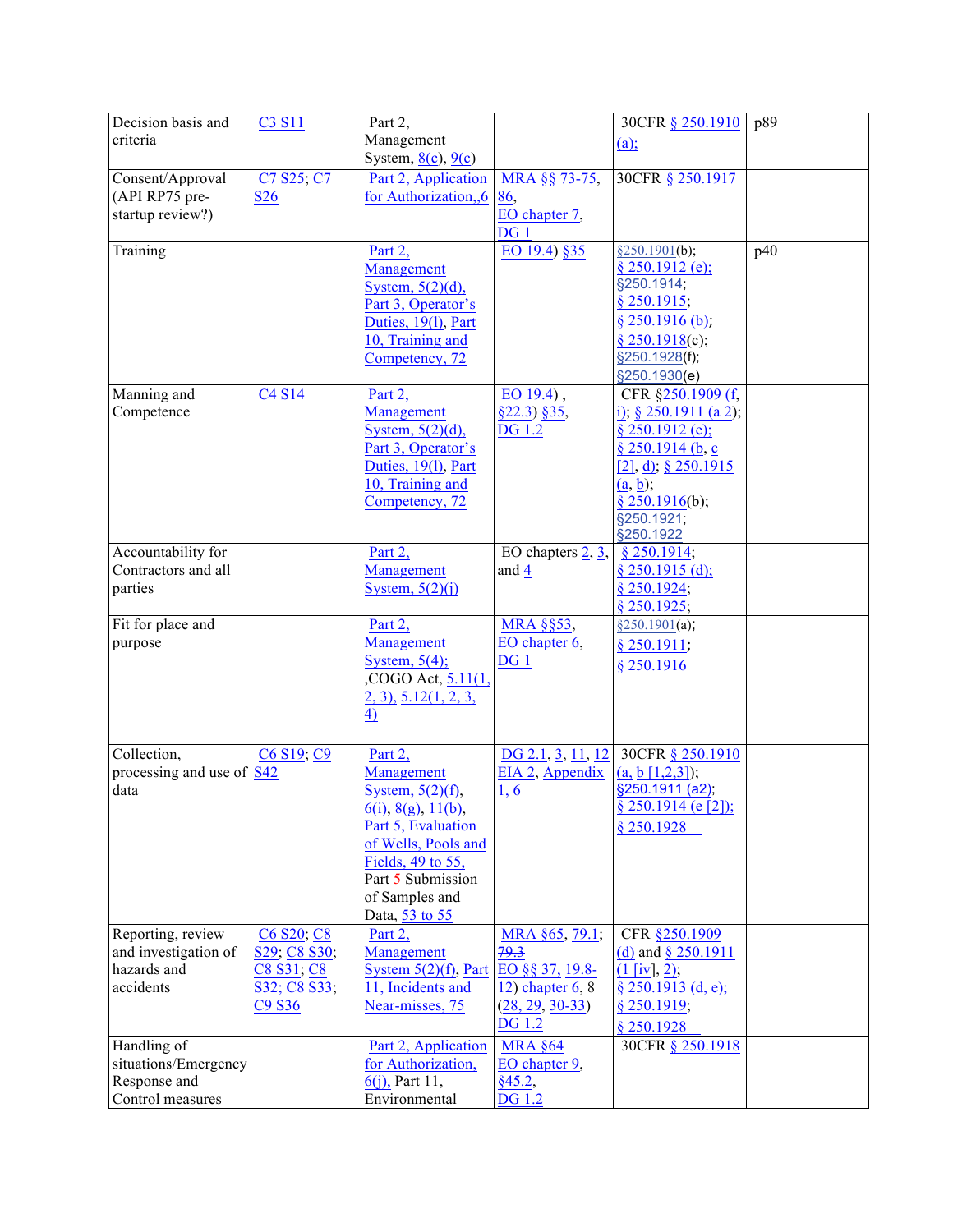|                                                                                                                     |                                                                                                                                              | Reports, $86(1)(b)$ ,<br>86(2)(B)                                                                  |                                                                     |                                                                                                                                                                                         |     |
|---------------------------------------------------------------------------------------------------------------------|----------------------------------------------------------------------------------------------------------------------------------------------|----------------------------------------------------------------------------------------------------|---------------------------------------------------------------------|-----------------------------------------------------------------------------------------------------------------------------------------------------------------------------------------|-----|
| Identification of the<br>responsible person(s)<br>for system<br>establishment,<br>maintenance and<br>implementation |                                                                                                                                              | Part 2,<br>Management<br>System, $5(2)(k)$                                                         | EO chapters $2, 3$ ,<br>and $\frac{4}{5}$ , §19.3                   | CFR §250.1909 (b,<br>c); $§250.1911(2,$<br>3);<br>$§$ 250.1916;<br>$§ 250.1920$ (d [2]);<br>§250.1930;<br>§250.1931;<br>§250.1932                                                       |     |
| Management of<br>Change                                                                                             |                                                                                                                                              | <b>COGO Act, 5.11</b>                                                                              | $\underline{EO \; §19.12}$ , §23<br><b>DG 2.2</b>                   | \$250.1912:<br>§250.1928(c)                                                                                                                                                             |     |
| Information<br>requirements                                                                                         | C <sub>4</sub> S <sub>15</sub> ; C <sub>9</sub><br>S34, C9 S35,<br>C <sub>9</sub> S <sub>37</sub> ; C <sub>9</sub><br>S38, C9 S40,<br>C9 S42 | Part 2, Application<br>for Authorization<br>and Well<br>Approvals. 6 to 12                         | MRA §§65, 82,<br>86.3                                               | 30CFR § 250.1910<br>$(a, b [1,2,3])$ ;<br>§250.1911 (a, b);<br>$§$ 250.1913 (a, 8<br>and 10); § 250.1919<br>(a); $§$ 250.1928,<br>§250.1930;<br>§250.1931;<br>§250.1932; §250.19<br>33; |     |
| Reporting Work<br>Hours                                                                                             | C7 S27                                                                                                                                       | Canada Labour<br>Code, Part II                                                                     | EO §36, DG 1.2                                                      | Form BSEE-0131                                                                                                                                                                          |     |
| <b>Compliance Audits</b><br>and Inspections                                                                         | C6 S21                                                                                                                                       | Part 2,<br>Management<br>System $5(2)(i)$                                                          | MRA §86.2, EO §250.1904<br>chapters $2, 3, 5, 6,$<br>$\frac{12}{2}$ | §250.1921;<br>§250.1922;<br>§ 250.1924;<br>$§$ 250.1925;<br>§250.1928;<br>§ 250.1929                                                                                                    | p28 |
| Issues of Non<br>Compliance                                                                                         | C6 S22; C10<br>S43                                                                                                                           | Part 2,<br>Management<br>System $5(2)(i)$ ;<br>COGO Act,<br><b>Regulation of</b><br>Operations, 16 | <b>MRA §§ 89,</b><br>96.2,<br>EO chapter 14                         | § 250.1927                                                                                                                                                                              |     |
| Enforcement                                                                                                         | C10 S43                                                                                                                                      | COGO Act, Safety<br>and Conservation<br>Officers, 53 to 54,<br>58                                  | MRA §§ 89,<br>96.2,<br>EO chapter 14                                | § 250.1927(b, c)                                                                                                                                                                        |     |
| Safety culture                                                                                                      |                                                                                                                                              |                                                                                                    | EO § 12, § 19.6),<br>DG 1.2, 6                                      |                                                                                                                                                                                         |     |

# For the United States: (Current 12/10/13)

## **30 CFR** Subpart S—SAFETY AND ENVIRONMENTAL MANAGEMENT SYSTEMS (SEMS) including Form BSEE–0131, Performance Measures Data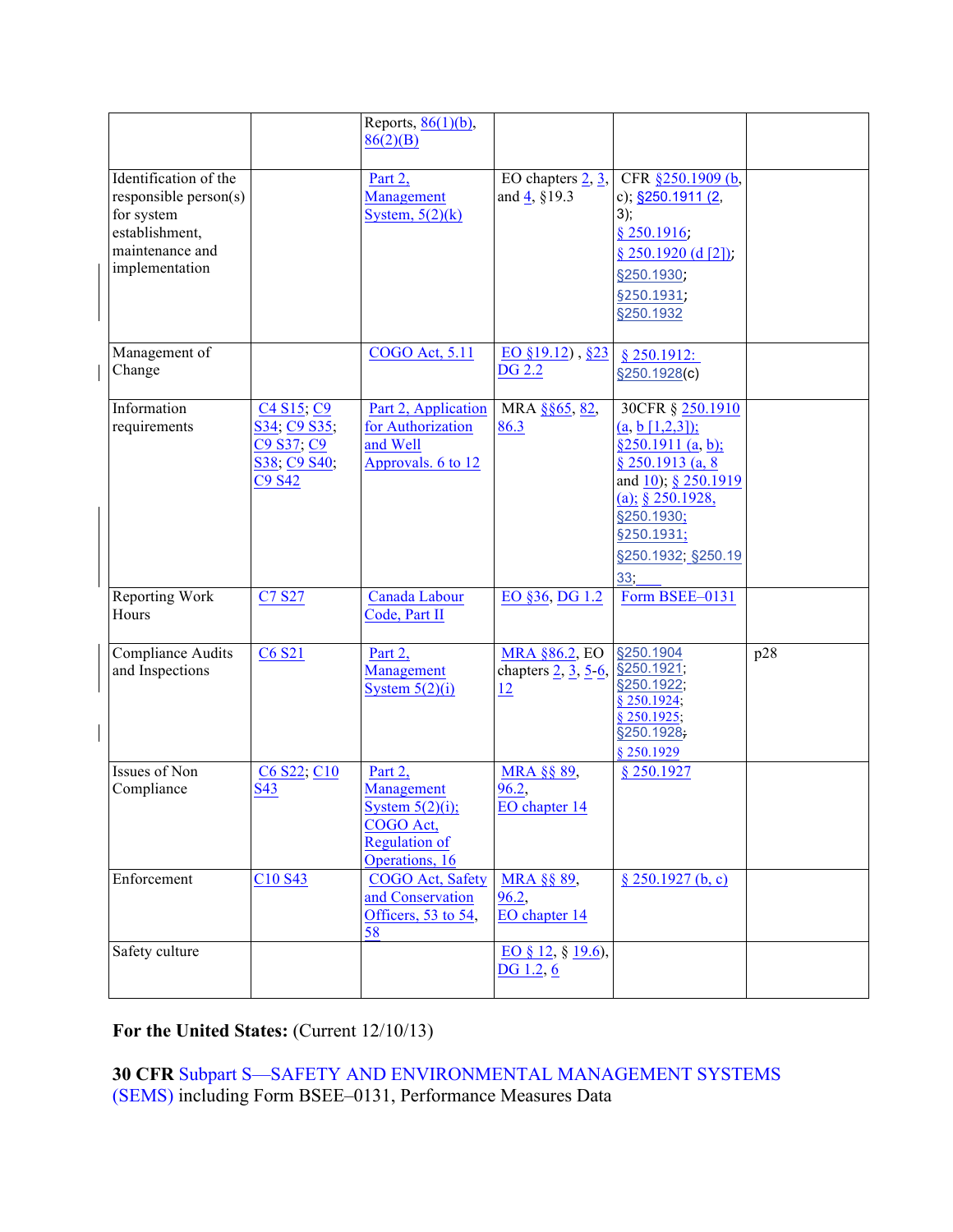**For Canada:** (Acts and associated Regulations are current to 2012-02-20)

Canada Oil and Gas Operations Act (O-7) (COGO Act), http://laws-lois.justice.gc.ca/eng/acts/O-7/FullTet.html

- Canada Oil and Gas Drilling and Production Regulations (SOR/2009-315), http://lawslois.justice.gc.ca/PDF/SOR-2009-315.pdf
- Canada Oil and Gas Certificate of Fitness Regulations (SOR/96-114), http://lawslois.justice.gc.ca/eng/regulations/SOR-96-114/FullTet.html

Canada Labour Code, Part II, (R.S.C., 1985, c. L-2), http://laws-lois.justice.gc.ca/eng/acts/L-2/FullTet.html

• Oil and Gas Occupational Safety and Health Regulations (SOR/87-612), http://lawslois.justice.gc.ca/eng/regulations/SOR-87-612/FullTet.html

### **For Norway:**

Regulations Relating to Management and the Duty to Provide Information in the Petroleum Activities and at Certain Onshore Facilities (The Management Regulations) http://www.ptil.no/management/category401.html# Toc280619385

### **For Greenland:**

Health, Safety and Environment connected to hydrocarbon drilling activities in Greenland are regulated after:

- The Mineral Resources Act ("MRA")(framework act), chapter 13, 14, 15: environmental protection, environmental liability, environmental impact assessment, chapter 17: health and safety for offshore installations http://www.govmin.gl/images/stories/faelles/mineral\_resources\_act\_unofficial\_translatio n.pdf
- Executive order on health and safety in connection with offshore hydrocarbon activities in Greenland (draft, expected issued within a short while) ("EO") http://dk.nanoq.gl/Service/Hoeringsportal/Bekendtgoerelser/2011/sikkerhed%20og%20su ndhed%20på%20mobile%20offshoreanlæg%20ifb%20med%20offshore%20kulbrinteakti viteter%20i%20Grønland.asp
- MLSA exploration drilling guidelines (DG) http://www.govmin.gl/images/stories/petroleum/110502 Drilling Guidelines.pdf
- MLSA guidelines for preparing an Environmental Impact Assessment (EIA) http://www.govmin.gl/images/stories/petroleum/BMP\_EIA\_Guidelines\_Jan\_2011.pdf
- MLSA terms of approval for an exploration drilling programme http://www.govmin.gl/petroleum/approval-of-activities/exploration-drilling
	- o In approving the exploration drilling activities the MLSA will adhere to the NORSOK standards, e.g.:
		- § NORSOK D-010: NORSOK Standard D-010, August 2004, Well Integrity in Drilling and Well operations. NORSOK D-SR-007: NORSOK Standard D-SR-007, Jan 1996, System Requirements - Well Testing Systems.
		- **NORSOK R-003: NORSOK Standard R-003, July 2004, Safe use of** lifting equipment..